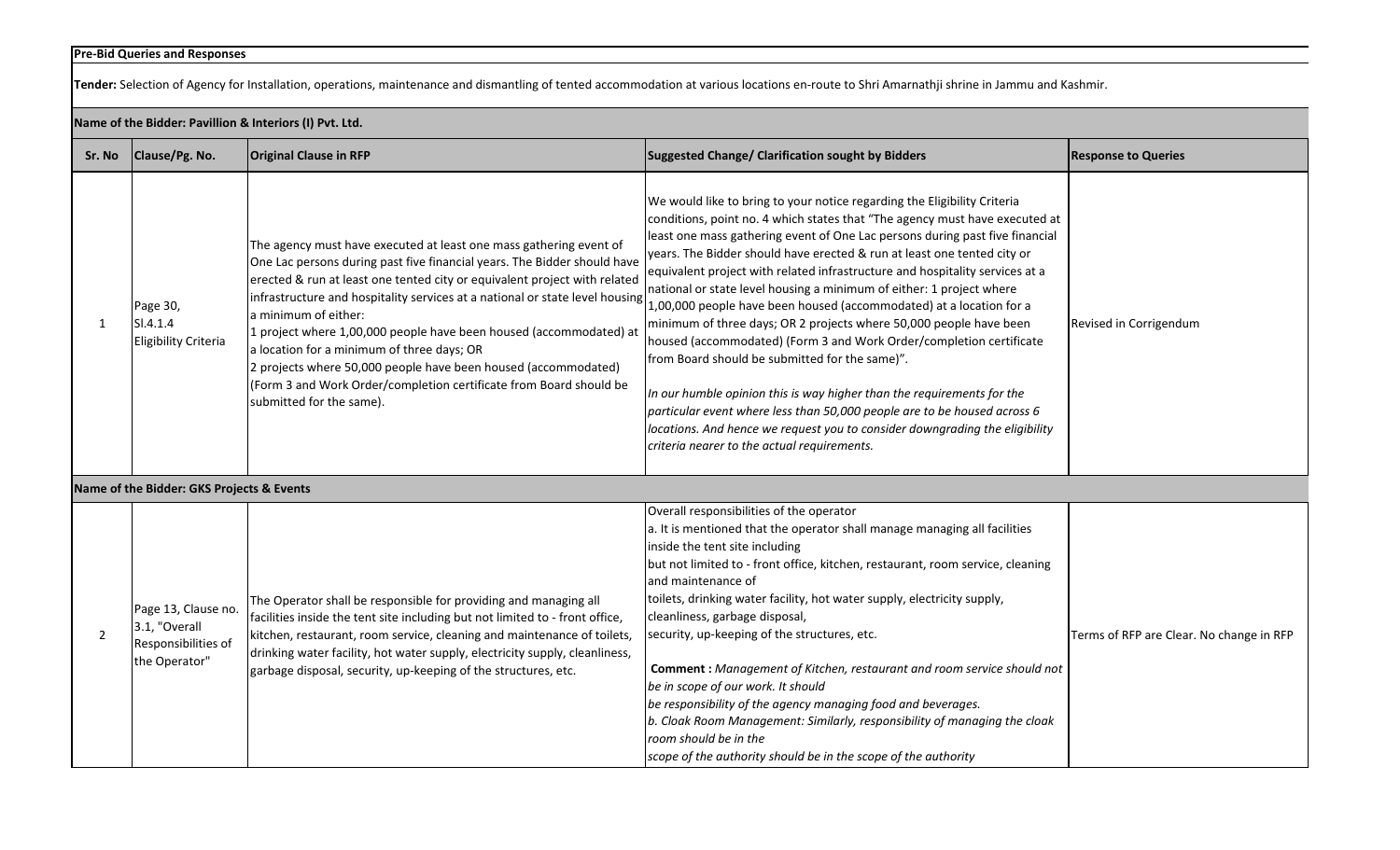| $\mathbf{3}$ | Page 13, Clause no.<br>3.1, "Overall<br>Responsibilities of<br>the Operator" | The operator shall manage the tented facilities including housekeeping<br>like maintaining toilets, drinking water facility, water supply for other<br>works, electricity supply, cleanliness, garbage disposal, security,<br>upkeeping of the structures etc.            | Electricity & Water Connection:<br>a. In such events, it is difficult to estimate the actual consumption and usage<br>of electricity and<br>water, therefore the cost of the same is borne by the government and the<br>connections are<br>provided at each site location. The internal connections wiring, cabling, and<br>plumbing is done by<br>the agency.                                                                                                             | SASB will facilitate for provision of the<br>Electricity and water supply up to the Tent<br>Cities . However, the distribution system<br>within the Tent city and network of water<br>supply shall be the sole responsibility of<br>the Agency The electricity and water<br>supply charges shall be borne by the<br>Agency on actual basis as per the units<br>being consumed. |
|--------------|------------------------------------------------------------------------------|---------------------------------------------------------------------------------------------------------------------------------------------------------------------------------------------------------------------------------------------------------------------------|----------------------------------------------------------------------------------------------------------------------------------------------------------------------------------------------------------------------------------------------------------------------------------------------------------------------------------------------------------------------------------------------------------------------------------------------------------------------------|--------------------------------------------------------------------------------------------------------------------------------------------------------------------------------------------------------------------------------------------------------------------------------------------------------------------------------------------------------------------------------|
|              | Page 22, Clause no.<br>3.1, "Overall<br>Responsibilities of<br>the Operator" | The Operator would have to incur expenditure necessary to prepare the<br>site (including levelling), provide, setup, run and manage the tents and<br>related infrastructure & hospitality services as one point solution<br>provider for the entire duration of the event | Site Leveling: Given the time constraints, we request to provide level land to<br>us before the start of<br>installation period and the same should be managed by the authority.                                                                                                                                                                                                                                                                                           | Terms of RFP are Clear. No change in RFP                                                                                                                                                                                                                                                                                                                                       |
| -5           | Page 14, Clause no.<br>3.1, "Overall<br>Responsibilities of<br>the Operator" | Temporary construction will be permissible and be preferred for the<br>bathroom units having hot water connection, the design for the same<br>shall be approved prior to construction of such structures at the venue.                                                    | Toilets & Washroom (Point (x))<br>a. Hot Water Connection can only be provided at selected points within the<br>site. It is extremely<br>expensive and difficult to provide hot water at each unit of the bathroom                                                                                                                                                                                                                                                         | Hot water shall be provided at Tented<br>cities of Baltal and Domail.<br>For Dormitories, Hot water to be provided<br>at selected points which shall suffice the<br>requirement based on the no. of beds per<br>structure.<br>For Deluxe Dormitories and Super Deluxe<br>accommodation, hot water connections<br>shall be provided in each bathroom.                           |
| 6            | Page 12, Clause no.<br>3.1,                                                  | Provision for Medical facilities & security to be operated by the<br>Government                                                                                                                                                                                           | Page No 12 Point Medical Room<br>a. It is mentioned that security and medical facilities will be taken care by the<br>authority. However,<br>it is also mentioned within the scope that medical room will be manned by a<br>trained nurse.<br>Comment: Request you to have medical and security staff and necessary<br>medical equipment to be<br>provided by the authority. The operator will only be able to provide the<br>construction of medical facility<br>per site | Terms of RFP are Clear. No change in RFP<br>The overall security will be provided by the<br>Government. However, it is clarified that<br>the safety and secuity of the infrastructure<br>created by the agency shall be the sole<br>responsibility of that Agency.                                                                                                             |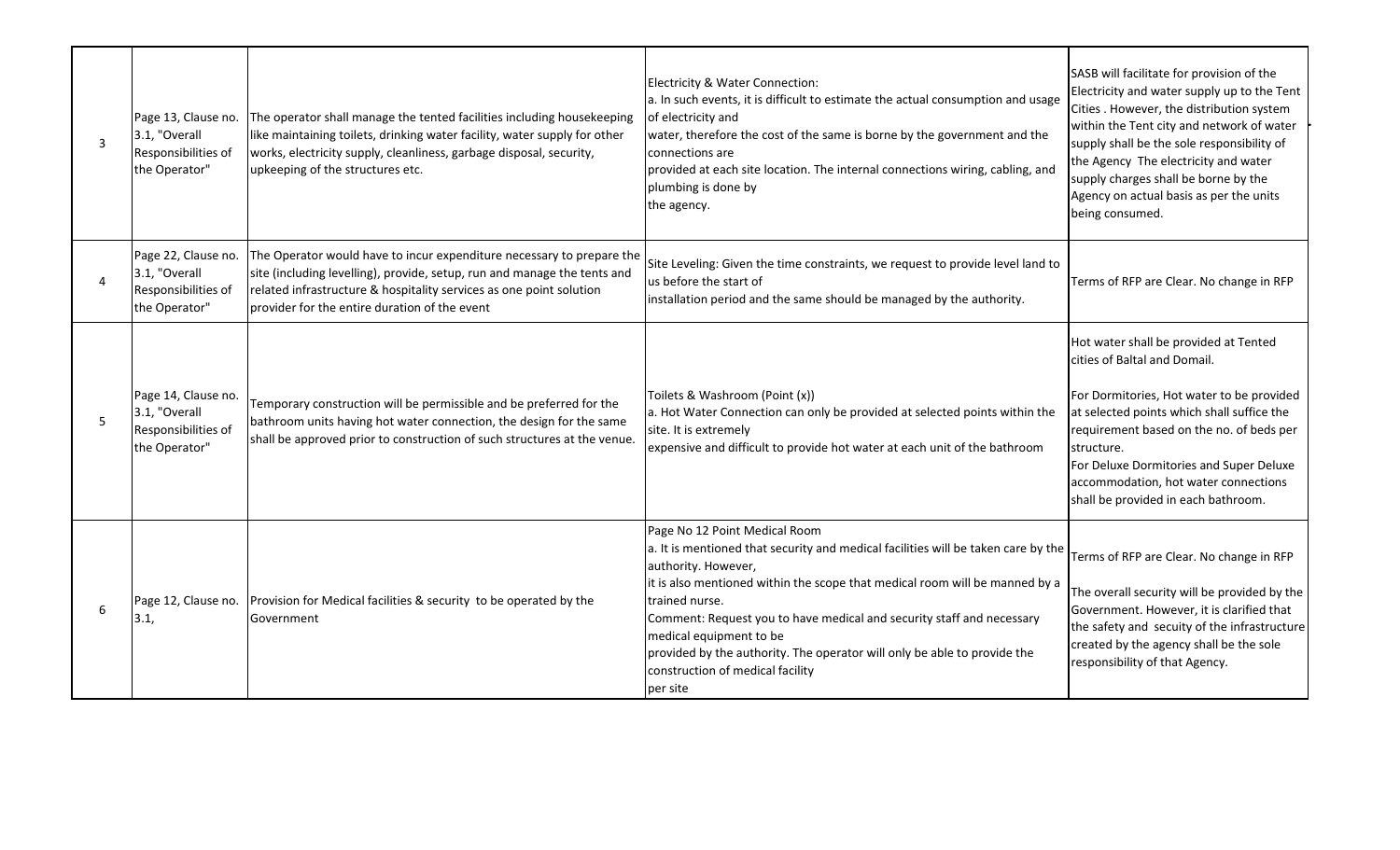| $\overline{7}$ | Page 13, Clause no.<br>3.1, "Overall<br>Responsibilities of<br>the Operator" | The Operator shall also be responsible for managing the allocation of<br>room in the tent city at the site. The system should provide a seamless<br>systematic method for bed allocation at the event, to avoid disorder at<br>the venue.                                            | Allocation of Room: The operator can only provide a transparent software for<br>room/bed management.<br>However, as this is a government service to the pilgrims, the responsibility of Day to Day management of the Tent city<br>managing the room<br>allocation should be the responsibility of the authority and not the operator.<br>Further the collection of<br>fees/security money for the same should also be the responsibility of the<br>authority.                                                                                                                                                                                                                                                                                          | shall be the sole responsibility of the<br>Agency/Operator as per the booking<br>modalities communicated by the board.                                                                                                                                     |
|----------------|------------------------------------------------------------------------------|--------------------------------------------------------------------------------------------------------------------------------------------------------------------------------------------------------------------------------------------------------------------------------------|--------------------------------------------------------------------------------------------------------------------------------------------------------------------------------------------------------------------------------------------------------------------------------------------------------------------------------------------------------------------------------------------------------------------------------------------------------------------------------------------------------------------------------------------------------------------------------------------------------------------------------------------------------------------------------------------------------------------------------------------------------|------------------------------------------------------------------------------------------------------------------------------------------------------------------------------------------------------------------------------------------------------------|
| 8              | Page 13, Clause no.<br>3.1, "Overall<br>Responsibilities of<br>the Operator" | For this purpose the operator shall be required to provide a list of the<br>manpower to be deployed along with the names and duties allocated at<br>the time of signing of the work contract failing which the contract will<br>be cancelled and security amount shall be forfeited. | It is required to provide the list of manpower deployed within 2 days after<br>the award of LOA failure to<br>which will result in cancellation of the contract.<br>Comment: It is difficult to provide the list of all manpower in such short<br>notice as different types of<br>manpower will arrive at different stages. Therefore, it is requested to allow<br>us to provide manpower in<br>phased manner and as in when the manpower arrives on site.                                                                                                                                                                                                                                                                                             | The list of the personells engaged in the<br>construction of the stretch should reach<br>this office within 05 days of the LoA for<br>operation and management of the site.<br>Their credentials should reach this office<br>by or before 15th June, 2022. |
| q              | Page 15, Clause no.<br>3.1, "Overall<br>Responsibilities of<br>the Operator" | Security related arrangements shall have to be worked out by the Tent<br>Provider with the Police and relevant department, the cost of such<br>arrangements shall be borne by the operator.                                                                                          | It is mentioned that provision if security is to be managed by the authority.<br>However, the term security<br>is also mentioned in various places within the scope of work.<br>a. It will not be possible to provide security personal at such an sensitive area<br>and therefore, such<br>security arrangements should be done by the authority itself.<br>b. Further, authority should also ensure security of operator personal at the<br>Point P Point i<br>Comment: It is not possible to bear the cost of electricity and water<br>connection from authority. The same<br>should be borne by the authority. We will undertake the responsibility of<br>distribution of electricity and water<br>from one location to internal areas of the site | Refer query #6                                                                                                                                                                                                                                             |
| 10             | Page 24, Clause no.<br>3.1, "Overall<br>Responsibilities of<br>the Operator" | The Tent Provider shall clear the site on possession and hand over back<br>the site once the tent facility is over in to pre-tent facility condition<br>within seven days of the completion of event.                                                                                | Dismantling period: It is mentioned that the operator must complete the di-<br>installation within 7 days of<br>the completion of the Yatra.<br>a. For event of such magnitude, at least 30 days will be required to finish the<br>dismantling process                                                                                                                                                                                                                                                                                                                                                                                                                                                                                                 | Revised in Corrigendum                                                                                                                                                                                                                                     |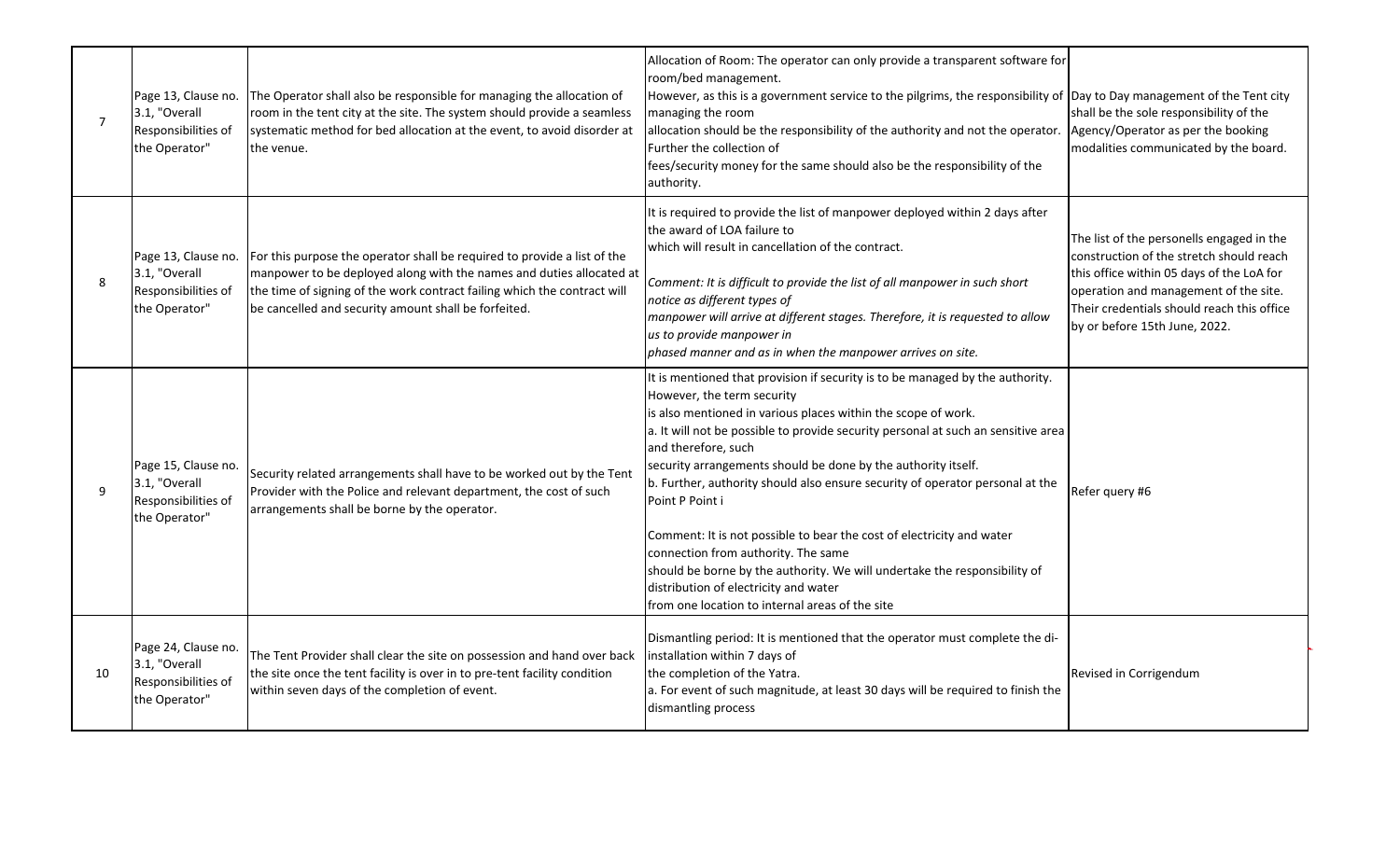| 11 | Page 27, Clause no.<br>3.3, "Payment<br>Schedule"   | S.No<br>$\overline{1}$<br>$\overline{2}$<br>$\overline{3}$<br>$\overline{4}$                                                                                                                                                                                                                                                                                                                                                                                                                                                                                                                                                                                                                                                                                                                                                                                                                                                                                                 | <b>Milestone</b><br>Mobilization advance against Bank Guarantee of same<br>amount.<br>100% Material delivery on-site<br>After 30 days of Yatra commencement<br>After uninstallation of the Structure and site clearance<br>and after submission of all the documentation<br>necessitated by the Board | % of Payment<br>25% of total value<br>25% of total value<br>25% of total value<br>25% of total value | Payment Terms:<br>We request you to kindly revise the terms of Payment Terms as follows<br>10 % Mobilization advance against the BG<br>20% as and when material reaches the site<br>20% Completion of the Structural Work<br>20 % on the Start of Yatra<br>15% after 30 days of the Yatra<br>15 % of finishing the Yatra and dismantling of structures | Terms of RFP are Clear. No change in RFP                                                                                                                                                                                              |
|----|-----------------------------------------------------|------------------------------------------------------------------------------------------------------------------------------------------------------------------------------------------------------------------------------------------------------------------------------------------------------------------------------------------------------------------------------------------------------------------------------------------------------------------------------------------------------------------------------------------------------------------------------------------------------------------------------------------------------------------------------------------------------------------------------------------------------------------------------------------------------------------------------------------------------------------------------------------------------------------------------------------------------------------------------|-------------------------------------------------------------------------------------------------------------------------------------------------------------------------------------------------------------------------------------------------------------------------------------------------------|------------------------------------------------------------------------------------------------------|--------------------------------------------------------------------------------------------------------------------------------------------------------------------------------------------------------------------------------------------------------------------------------------------------------------------------------------------------------|---------------------------------------------------------------------------------------------------------------------------------------------------------------------------------------------------------------------------------------|
|    | Name of the Bidder: EYAK Ventures Pvt Ltd           |                                                                                                                                                                                                                                                                                                                                                                                                                                                                                                                                                                                                                                                                                                                                                                                                                                                                                                                                                                              |                                                                                                                                                                                                                                                                                                       |                                                                                                      |                                                                                                                                                                                                                                                                                                                                                        |                                                                                                                                                                                                                                       |
| 12 | Page 30,<br>SI.4.1.4<br><b>Eligibility Criteria</b> | Financial Capacity: The Bidder should have minimum Average Annual<br>Turnover of INR 10 crore in the last 3 financial years.<br>The agency must have executed at least one mass gathering event of<br>One Lac persons during past five financial years. The Bidder should have Please find below our request for changing of eligibility criteria :-<br>erected & run at least one tented city or equivalent project with related<br>infrastructure and hospitality services at a national or state level housing 1. The last financial year turnover has to be 10 Cr<br>a minimum of either:<br>1 project where 1,00,000 people have been housed /accommodated/<br>arranged at a location for a minimum of three days; OR<br>2 projects where 50,000 people have been housed (accommodated)<br>The Operator must have successfully implemented at least Single work<br>order of the value of least Rs.4 crores in any one year during the past<br>five (5) financial years. |                                                                                                                                                                                                                                                                                                       |                                                                                                      | 2. One event attended by for than 50000 person<br>3. Single work of more than 4 crore                                                                                                                                                                                                                                                                  | Refer query #1 for pt. No. 2. Other terms<br>remain unchanged as decided by the<br>Board.                                                                                                                                             |
| 13 |                                                     | General query                                                                                                                                                                                                                                                                                                                                                                                                                                                                                                                                                                                                                                                                                                                                                                                                                                                                                                                                                                |                                                                                                                                                                                                                                                                                                       |                                                                                                      | Is water and electricity available at all site?                                                                                                                                                                                                                                                                                                        | Refer query #3                                                                                                                                                                                                                        |
| 14 |                                                     | General query                                                                                                                                                                                                                                                                                                                                                                                                                                                                                                                                                                                                                                                                                                                                                                                                                                                                                                                                                                |                                                                                                                                                                                                                                                                                                       |                                                                                                      | Does the bidder have to arrange for power back up as well?                                                                                                                                                                                                                                                                                             | Yes, the bidder provide power backup at all<br>times on each site.                                                                                                                                                                    |
| 15 |                                                     | General query                                                                                                                                                                                                                                                                                                                                                                                                                                                                                                                                                                                                                                                                                                                                                                                                                                                                                                                                                                |                                                                                                                                                                                                                                                                                                       |                                                                                                      | What is arrangement of removal of Gray water from site?                                                                                                                                                                                                                                                                                                | The vendor will have to make necessary<br>arrangements for holding/management<br>within the tent city. The exit/disposal<br>solution for the same shall be provided by<br>the Board to the succesful bidder in due<br>course of time. |
| 16 |                                                     | General query                                                                                                                                                                                                                                                                                                                                                                                                                                                                                                                                                                                                                                                                                                                                                                                                                                                                                                                                                                |                                                                                                                                                                                                                                                                                                       |                                                                                                      | - Will security arrangements be provided by the Government?                                                                                                                                                                                                                                                                                            | Refer query #6                                                                                                                                                                                                                        |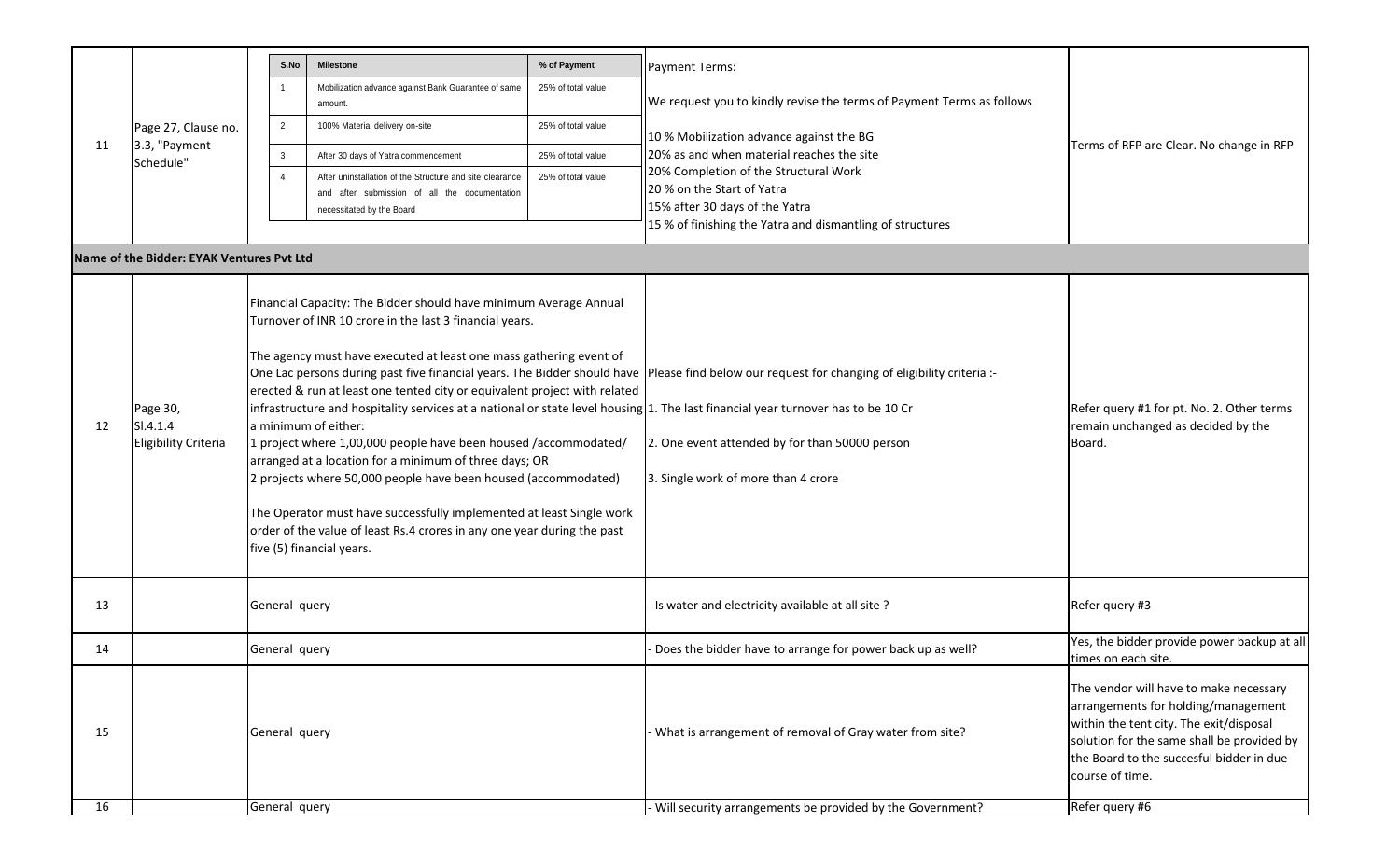| 17                                  | General query                                                                |                                                                                                                                                                                                                                                                                                                                                                                                                                                                                                                                                                                                                                          | Will there be a concerned person from the department at each site for<br>allotment of dormitory beds and tents?                                                                                                                                                                                                                                 | Refer query #7                            |  |  |  |
|-------------------------------------|------------------------------------------------------------------------------|------------------------------------------------------------------------------------------------------------------------------------------------------------------------------------------------------------------------------------------------------------------------------------------------------------------------------------------------------------------------------------------------------------------------------------------------------------------------------------------------------------------------------------------------------------------------------------------------------------------------------------------|-------------------------------------------------------------------------------------------------------------------------------------------------------------------------------------------------------------------------------------------------------------------------------------------------------------------------------------------------|-------------------------------------------|--|--|--|
|                                     | Name of the Bidder: Hitkari Productions                                      |                                                                                                                                                                                                                                                                                                                                                                                                                                                                                                                                                                                                                                          |                                                                                                                                                                                                                                                                                                                                                 |                                           |  |  |  |
| 18                                  | Page 32,<br>SI.4.2<br>Technical Criteria                                     | Bidder's minimum average annual financial turnover (in Equivalent<br>accommodation & hospitality only) in last three financial years (2019-20,<br>2020-2021 and 2021-2022, ending March, 2022<br>Score:<br>20 marks:>20 Crores average annual financial turnover during the last 3<br>years<br>15 marks: >INR 15 to 20 Cr average annual financial turnover during the<br>last 3years<br>10 marks: >INR 10 - 15 Cr. average annual<br>Financial Turnover over last 3 years<br>2019-2020<br>2020-2021<br>2021-2022<br>In case of non-availability of audited statement, provisional certificate<br>can be provided for the year 2021-2022 | The financial turnover for 20 points in technical should be from Audited<br>Financial from 2018 to 2021 as these are the fina figures of operator.                                                                                                                                                                                              | Terms of RFP are Clear, No change in RFP. |  |  |  |
| 19                                  | Page 30,<br>SI.4.1.4<br>Eligibility Criteria                                 | The Operator must have successfully implemented at least Single work<br>order of the value of least Rs.5 crores in any one year during the past<br>five (5) financial years.                                                                                                                                                                                                                                                                                                                                                                                                                                                             | kindly peruse Point 5 under Item 4.1 Eligibility Criteria.<br>The same may please be modified from:<br>Single work order of the value of at least Rs.5 crores in any one year<br>during the past five (5) financial years"<br>to<br>Single work order of the value of at least Rs.5 crores during the past five<br>years prior to tender date". | As per RFP                                |  |  |  |
| 20                                  | Page 6,<br>SI.2<br>data Sheet                                                | Rs. 20.00 lakh (Rupees twenty lakh only) in the form of Demand Draft in<br>favour of "Shri Amarnathji Shrine Board" payable at Jammu.                                                                                                                                                                                                                                                                                                                                                                                                                                                                                                    | kindly refer to point 2 of Data Sheet (page 6 of document)<br>Please clarify whether Processing Fee and EMD are payable separately, i.e.,<br>at Srinagar and Jammu, respectively, or at one place.                                                                                                                                              | Revised in Corrigendum                    |  |  |  |
| 21                                  | Page 13, Clause no.<br>3.1, "Overall<br>Responsibilities of<br>the Operator" | The Operator shall also ensure the development of a transparent bookin                                                                                                                                                                                                                                                                                                                                                                                                                                                                                                                                                                   | kindly refer to page 13 (Over responsibilities of the Operator)<br>This is regarding online booking.<br>Whether the online booking of accommodation will be governed by operator Refer query #7<br>or by board?<br>In case it is to be done by operator, will it be linked to the Board website and<br>the cost of this is to he charged extra? |                                           |  |  |  |
| Name of the Bidder: Lallooji & Sons |                                                                              |                                                                                                                                                                                                                                                                                                                                                                                                                                                                                                                                                                                                                                          |                                                                                                                                                                                                                                                                                                                                                 |                                           |  |  |  |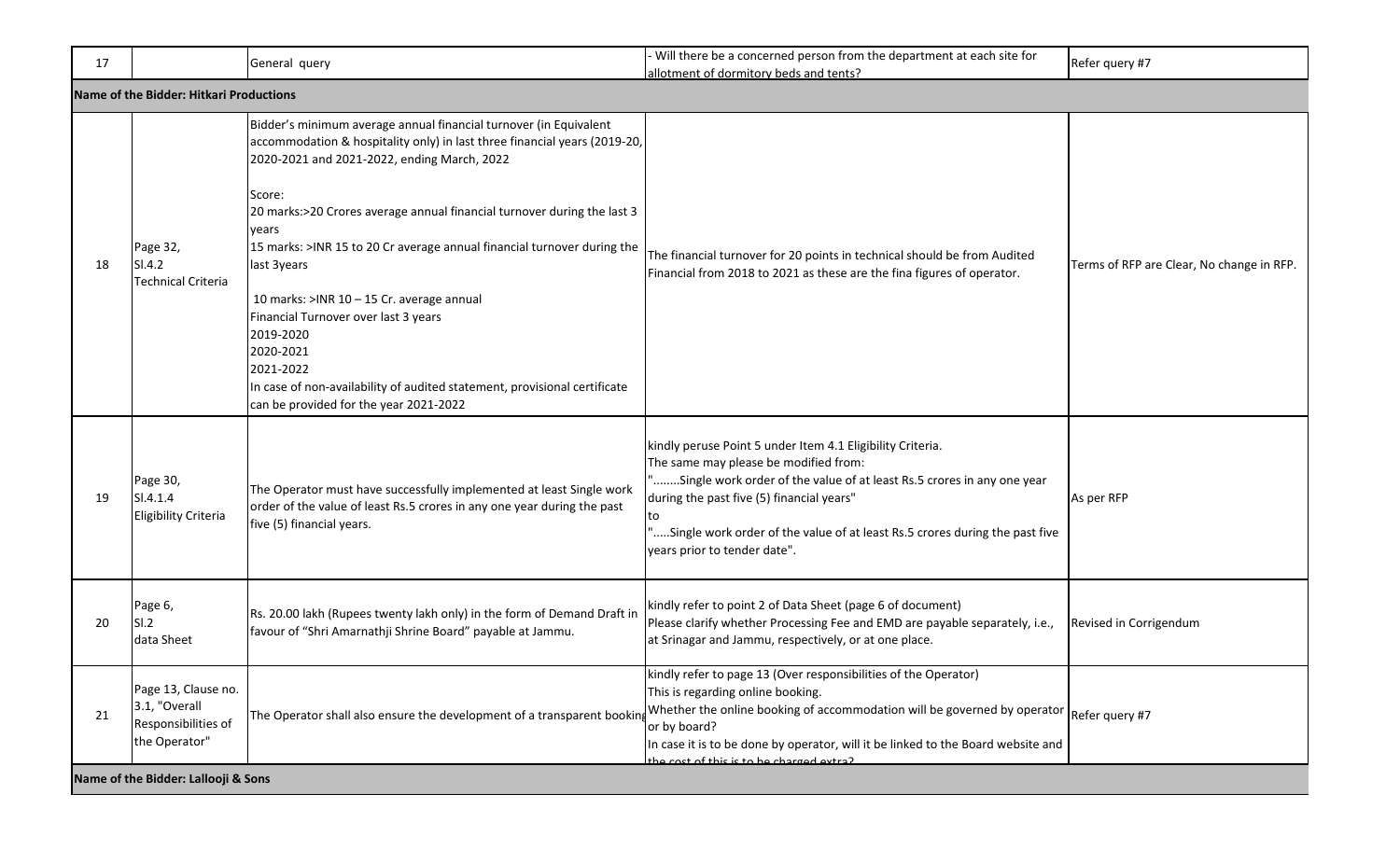| 22 |                                                 | General query                                                                                                                                                                                                                                      | We are interested in bidding for the above mentioned project and are<br>looking forward to work with you.<br>As these location are remote and difficult to access we would request you to<br>arrange for a visit of all locations at your convenience, as this is the first time<br>a project of this magnitude is being envisioned during the Amarnathji Yatra.<br>This will enable us to understand the logistics and help get you the best<br>services and rates. We will reach Srinagar/Jammu as per your<br>communication in the next two days.<br>We would request you to extend the final date of submission by at least 5-7<br>days. | Revised in Corrigendum.<br>The bid submission date is hereby being<br>extented to 21st May till 4 pm. |
|----|-------------------------------------------------|----------------------------------------------------------------------------------------------------------------------------------------------------------------------------------------------------------------------------------------------------|----------------------------------------------------------------------------------------------------------------------------------------------------------------------------------------------------------------------------------------------------------------------------------------------------------------------------------------------------------------------------------------------------------------------------------------------------------------------------------------------------------------------------------------------------------------------------------------------------------------------------------------------|-------------------------------------------------------------------------------------------------------|
|    | Name of the Bidder: IDEST Associates LLP        |                                                                                                                                                                                                                                                    |                                                                                                                                                                                                                                                                                                                                                                                                                                                                                                                                                                                                                                              |                                                                                                       |
| 23 | Page 32,<br>SI.4.2<br><b>Technical Criteria</b> | Experience of providing, construction of running temporary<br>accommodation / tented accommodation including hospitality Services<br>Score:<br>15 marks-10 years and above<br>10 marks-7-9 years<br>5 marks - more than 5 years                    | Experience of providing, construction of running temporary accommodation<br>/ tented accommodation including hospitality<br><b>Services</b><br>Score:<br>15 marks-4 years and above<br>10 marks-3 years<br>5 marks - more than 2 years                                                                                                                                                                                                                                                                                                                                                                                                       | Terms of RFP are Clear, No change in RFP.                                                             |
| 24 | Page 32,<br>SI.4.2<br><b>Technical Criteria</b> | Experience of running Temporary housing / accommodation/ tented<br>accommodation Including hospitality for at least 25,000 people<br>Score:<br>15 marks: 1,00,000 people & above<br>10 marks:50,000-75,000 people<br>5 marks: 25,000-50,000 people | Experience of running Temporary housing / accommodation/ tented<br>accommodation Including hospitality for at least 5,000 people<br>Score:<br>15 marks: 15000-20000 people & above<br>10 marks:10,000-15,000 people<br>5 marks: 5,000-10000 people                                                                                                                                                                                                                                                                                                                                                                                           | Terms of RFP are Clear, No change in RFP.                                                             |